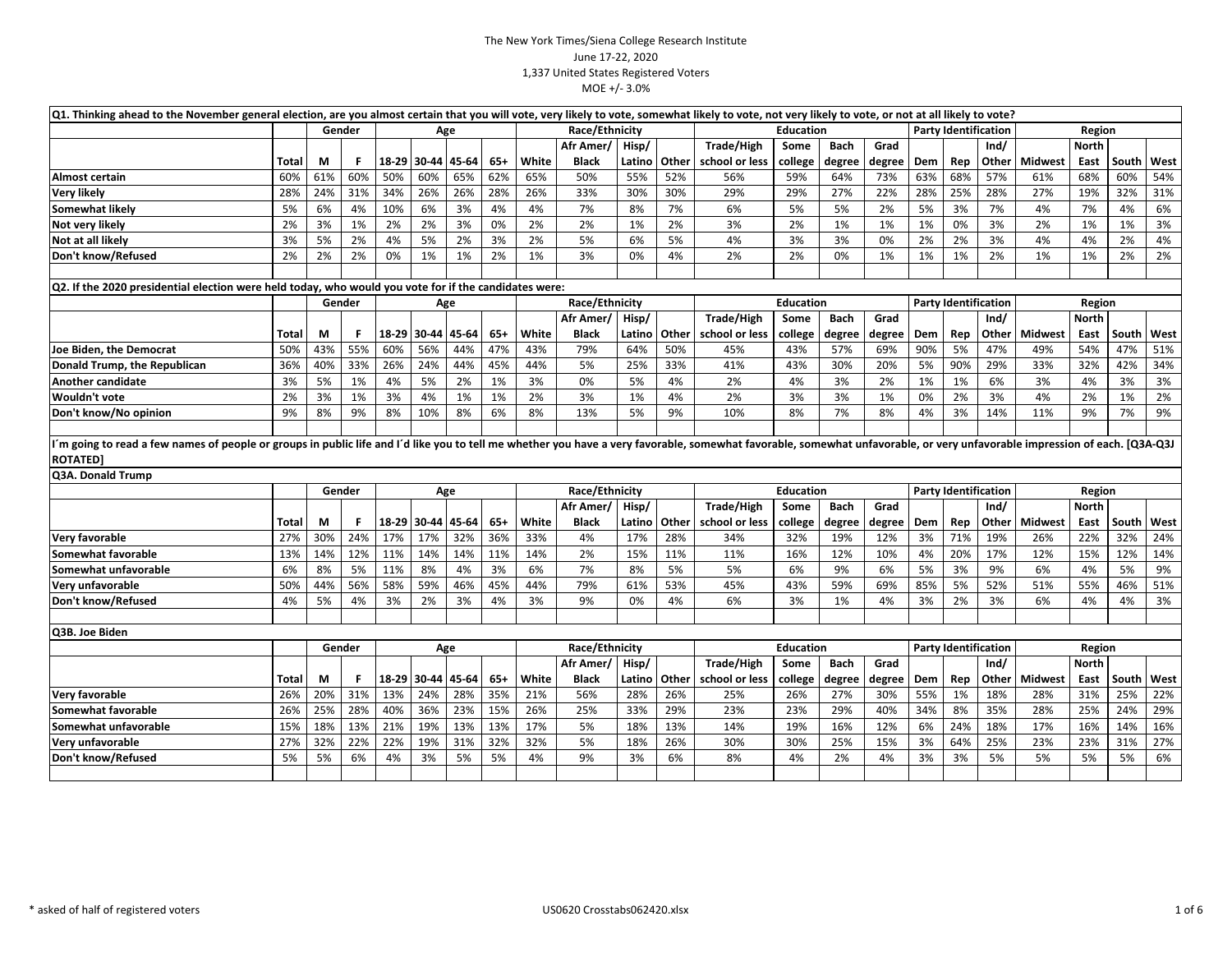| Q3C. The Black Lives Matter movement                                                                                                                                |              |        |        |     |                   |       |                   |       |                |                                                               |       |                |                                     |             |        |     |              |                             |                |              |       |      |
|---------------------------------------------------------------------------------------------------------------------------------------------------------------------|--------------|--------|--------|-----|-------------------|-------|-------------------|-------|----------------|---------------------------------------------------------------|-------|----------------|-------------------------------------|-------------|--------|-----|--------------|-----------------------------|----------------|--------------|-------|------|
|                                                                                                                                                                     |              |        | Gender |     |                   | Age   |                   |       | Race/Ethnicity |                                                               |       |                | <b>Education</b>                    |             |        |     |              | <b>Party Identification</b> |                | Region       |       |      |
|                                                                                                                                                                     |              |        |        |     |                   |       |                   |       | Afr Amer/      | Hisp/                                                         |       | Trade/High     | Some                                | <b>Bach</b> | Grad   |     |              | Ind/                        |                | <b>North</b> |       |      |
|                                                                                                                                                                     | <b>Total</b> | M      | F      |     | 18-29 30-44       | 45-64 | $65+$             | White | <b>Black</b>   | Latino                                                        | Other | school or less | college                             | degree      | degree | Dem | Rep          | Other                       | <b>Midwest</b> | East         | South | West |
| Very favorable                                                                                                                                                      | 44%          | 36%    | 52%    | 67% | 54%               | 37%   | 31%               | 37%   | 77%            | 58%                                                           | 40%   | 41%            | 39%                                 | 52%         | 54%    | 74% | 12%          | 41%                         | 37%            | 53%          | 41%   | 48%  |
| Somewhat favorable                                                                                                                                                  | 22%          | 22%    | 21%    | 18% | 21%               | 22%   | 25%               | 24%   | 11%            | 22%                                                           | 20%   | 21%            | 21%                                 | 25%         | 19%    | 15% | 24%          | 27%                         | 30%            | 19%          | 19%   | 20%  |
| Somewhat unfavorable                                                                                                                                                | 11%          | 14%    | 9%     | 7%  | 9%                | 13%   | 14%               | 14%   | 3%             | 4%                                                            | 14%   | 13%            | 13%                                 | 8%          | 11%    | 4%  | 22%          | 10%                         | 12%            | 8%           | 12%   | 14%  |
| Very unfavorable                                                                                                                                                    | 14%          | 18%    | 10%    | 5%  | 9%                | 19%   | 19%               | 15%   | 6%             | 15%                                                           | 15%   | 14%            | 18%                                 | 11%         | 7%     | 4%  | 28%          | 14%                         | 13%            | 13%          | 16%   | 11%  |
| Don't know/Refused                                                                                                                                                  | 9%           | 10%    | 8%     | 2%  | 7%                | 9%    | 11%               | 10%   | 3%             | 1%                                                            | 11%   | 11%            | 8%                                  | 5%          | 8%     | 3%  | 15%          | 7%                          | 8%             | 7%           | 11%   | 7%   |
|                                                                                                                                                                     |              |        |        |     |                   |       |                   |       |                |                                                               |       |                |                                     |             |        |     |              |                             |                |              |       |      |
| Q3D. The police                                                                                                                                                     |              |        |        |     |                   |       |                   |       |                |                                                               |       |                |                                     |             |        |     |              |                             |                |              |       |      |
|                                                                                                                                                                     |              |        | Gender |     |                   | Age   |                   |       | Race/Ethnicity |                                                               |       |                | <b>Education</b>                    |             |        |     |              | <b>Party Identification</b> |                | Region       |       |      |
|                                                                                                                                                                     |              |        |        |     |                   |       |                   |       | Afr Amer       | Hisp/                                                         |       | Trade/High     | Some                                | Bach        | Grad   |     |              | Ind/                        |                | <b>North</b> |       |      |
|                                                                                                                                                                     | <b>Total</b> | M      | F      |     | 18-29 30-44       | 45-64 | $65+$             | White | <b>Black</b>   | Latino                                                        | Other | school or less | college                             | degree      | degree | Dem | Rep          | Other                       | <b>Midwest</b> | East         | South | West |
| Very favorable                                                                                                                                                      | 43%          | 46%    | 41%    | 26% | 43%               | 49%   | 49%               | 50%   | 13%            | 41%                                                           | 38%   | 45%            | 49%                                 | 38%         | 34%    | 20% | 78%          | 41%                         | 46%            | 36%          | 46%   | 43%  |
| Somewhat favorable                                                                                                                                                  | 29%          | 28%    | 31%    | 22% | 28%               | 30%   | 34%               | 30%   | 31%            | 21%                                                           | 32%   | 25%            | 29%                                 | 34%         | 32%    | 36% | 17%          | 33%                         | 32%            | 29%          | 27%   | 29%  |
| Somewhat unfavorable                                                                                                                                                | 14%          | 15%    | 13%    | 29% | 14%               | 11%   | 11%               | 11%   | 24%            | 23%                                                           | 14%   | 15%            | 10%                                 | 16%         | 19%    | 23% | 2%           | 13%                         | 12%            | 19%          | 11%   | 15%  |
| Very unfavorable                                                                                                                                                    | 9%           | 8%     | 10%    | 20% | 12%               | 7%    | 3%                | 6%    | 21%            | 11%                                                           | 12%   | 9%             | 8%                                  | 10%         | 10%    | 15% | 2%           | 9%                          | 5%             | 12%          | 10%   | 9%   |
| Don't know/Refused                                                                                                                                                  | 5%           | 3%     | 6%     | 3%  | 3%                | 4%    | 4%                | 3%    | 11%            | 3%                                                            | 4%    | 6%             | 3%                                  | 2%          | 5%     | 6%  | 2%           | 3%                          | 5%             | 3%           | 6%    | 4%   |
| Q4. Do you approve or disapprove of the way Donald Trump is handling his job as president?                                                                          |              |        |        |     |                   |       |                   |       |                |                                                               |       |                |                                     |             |        |     |              |                             |                |              |       |      |
|                                                                                                                                                                     |              |        | Gender |     |                   |       |                   |       | Race/Ethnicity |                                                               |       |                |                                     |             |        |     |              |                             | Region         |              |       |      |
|                                                                                                                                                                     |              |        |        | Age |                   |       | Afr Amer<br>Hisp/ |       |                | <b>Education</b><br>Trade/High<br><b>Bach</b><br>Grad<br>Some |       |                | <b>Party Identification</b><br>Ind/ |             |        |     | <b>North</b> |                             |                |              |       |      |
|                                                                                                                                                                     | <b>Total</b> | M      | F      |     | 18-29 30-44 45-64 |       | $65+$             | White | <b>Black</b>   | Latino                                                        | Other | school or less | college                             | degree      | degree | Dem | Rep          | Other                       | <b>Midwest</b> | East         | South | West |
| <b>Strongly approve</b>                                                                                                                                             | 26%          | 29%    | 22%    | 14% | 17%               | 31%   | 34%               | 31%   | 5%             | 17%                                                           | 24%   | 32%            | 30%                                 | 17%         | 14%    | 4%  | 67%          | 17%                         | 25%            | 23%          | 30%   | 22%  |
| Somewhat approve                                                                                                                                                    | 15%          | 18%    | 13%    | 16% | 9%                | 19%   | 15%               | 17%   | 8%             | 11%                                                           | 15%   | 15%            | 18%                                 | 16%         | 9%     | 5%  | 24%          | 18%                         | 11%            | 16%          | 17%   | 14%  |
| Somewhat disapprove                                                                                                                                                 | 9%           | 10%    | 8%     | 14% | 13%               | 5%    | 7%                | 7%    | 10%            | 17%                                                           | 8%    | 9%             | 9%                                  | 8%          | 7%     | 9%  | 3%           | 12%                         | 10%            | 9%           | 7%    | 11%  |
| <b>Strongly disapprove</b>                                                                                                                                          | 47%          | 41%    | 53%    | 54% | 56%               | 44%   | 42%               | 42%   | 75%            | 52%                                                           | 49%   | 41%            | 40%                                 | 55%         | 67%    | 81% | 4%           | 49%                         | 48%            | 51%          | 43%   | 50%  |
| Don't know/Refused                                                                                                                                                  | 3%           | 3%     | 4%     | 2%  | 4%                | 1%    | 3%                | 2%    | 2%             | 2%                                                            | 4%    | 3%             | 2%                                  | 4%          | 2%     | 1%  | 1%           | 3%                          | 6%             | 2%           | 3%    | 3%   |
|                                                                                                                                                                     |              |        |        |     |                   |       |                   |       |                |                                                               |       |                |                                     |             |        |     |              |                             |                |              |       |      |
| [Q5A-Q5E ROTATED] Q5A. Next, tell me whether you approve or disapprove of the way Donald Trump is handling each of the following issues: - The coronavirus pandemic |              |        |        |     |                   |       |                   |       |                |                                                               |       |                |                                     |             |        |     |              |                             |                |              |       |      |
|                                                                                                                                                                     |              | Gender |        |     |                   | Age   |                   |       | Race/Ethnicity |                                                               |       |                | <b>Education</b>                    |             |        |     |              | <b>Party Identification</b> |                | Region       |       |      |
|                                                                                                                                                                     |              |        |        |     |                   |       |                   |       | Afr Amer       | Hisp/                                                         |       | Trade/High     | Some                                | <b>Bach</b> | Grad   |     |              | Ind/                        |                | <b>North</b> |       |      |
|                                                                                                                                                                     | <b>Total</b> | M      | F      |     | 18-29 30-44       | 45-64 | $65+$             | White | <b>Black</b>   | Latino                                                        | Other | school or less | college                             | degree      | degree | Dem | Rep          | Other                       | <b>Midwest</b> | East         | South | West |
| Approve                                                                                                                                                             | 38%          | 44%    | 34%    | 28% | 28%               | 45%   | 48%               | 46%   | 8%             | 31%                                                           | 36%   | 46%            | 46%                                 | 30%         | 20%    | 8%  | 86%          | 33%                         | 36%            | 33%          | 44%   | 37%  |
| <b>Disapprove</b>                                                                                                                                                   | 58%          | 53%    | 62%    | 72% | 69%               | 52%   | 49%               | 52%   | 87%            | 67%                                                           | 60%   | 50%            | 51%                                 | 68%         | 76%    | 89% | 12%          | 63%                         | 61%            | 62%          | 53%   | 59%  |
| Don't know/Refused                                                                                                                                                  | 4%           | 4%     | 4%     | 1%  | 3%                | 3%    | 3%                | 3%    | 5%             | 2%                                                            | 4%    | 4%             | 2%                                  | 3%          | 4%     | 3%  | 2%           | 4%                          | 4%             | 5%           | 3%    | 4%   |
|                                                                                                                                                                     |              |        |        |     |                   |       |                   |       |                |                                                               |       |                |                                     |             |        |     |              |                             |                |              |       |      |
| Q5B. Next, tell me whether you approve or disapprove of the way Donald Trump is handling each of the following issues: - The economy                                |              |        |        |     |                   |       |                   |       |                |                                                               |       |                |                                     |             |        |     |              |                             |                |              |       |      |
|                                                                                                                                                                     |              |        | Gender |     |                   | Age   |                   |       | Race/Ethnicity |                                                               |       |                | <b>Education</b>                    |             |        |     |              | <b>Party Identification</b> |                | Region       |       |      |
|                                                                                                                                                                     |              |        |        |     |                   |       |                   |       | Afr Amer       | Hisp/                                                         |       | Trade/High     | Some                                | <b>Bach</b> | Grad   |     |              | Ind/                        |                | <b>North</b> |       |      |
|                                                                                                                                                                     | <b>Total</b> | М      | F      |     | 18-29 30-44 45-64 |       | $65+$             | White | Black          | Latino                                                        | Other | school or less | college                             | degree      | degree | Dem | Rep          | Other                       | <b>Midwest</b> | East         | South | West |
| Approve                                                                                                                                                             | 50%          | 57%    | 44%    | 45% | 40%               | 58%   | 54%               | 57%   | 25%            | 38%                                                           | 49%   | 56%            | 56%                                 | 44%         | 36%    | 19% | 95%          | 50%                         | 50%            | 46%          | 54%   | 49%  |
| <b>Disapprove</b>                                                                                                                                                   | 45%          | 38%    | 51%    | 50% | 57%               | 37%   | 42%               | 39%   | 70%            | 59%                                                           | 43%   | 40%            | 40%                                 | 52%         | 61%    | 77% | 3%           | 45%                         | 45%            | 51%          | 41%   | 46%  |
| Don't know/Refused                                                                                                                                                  | 5%           | 4%     | 5%     | 6%  | 3%                | 4%    | 4%                | 3%    | 5%             | 3%                                                            | 8%    | 4%             | 4%                                  | 4%          | 3%     | 4%  | 1%           | 4%                          | 5%             | 3%           | 5%    | 5%   |
|                                                                                                                                                                     |              |        |        |     |                   |       |                   |       |                |                                                               |       |                |                                     |             |        |     |              |                             |                |              |       |      |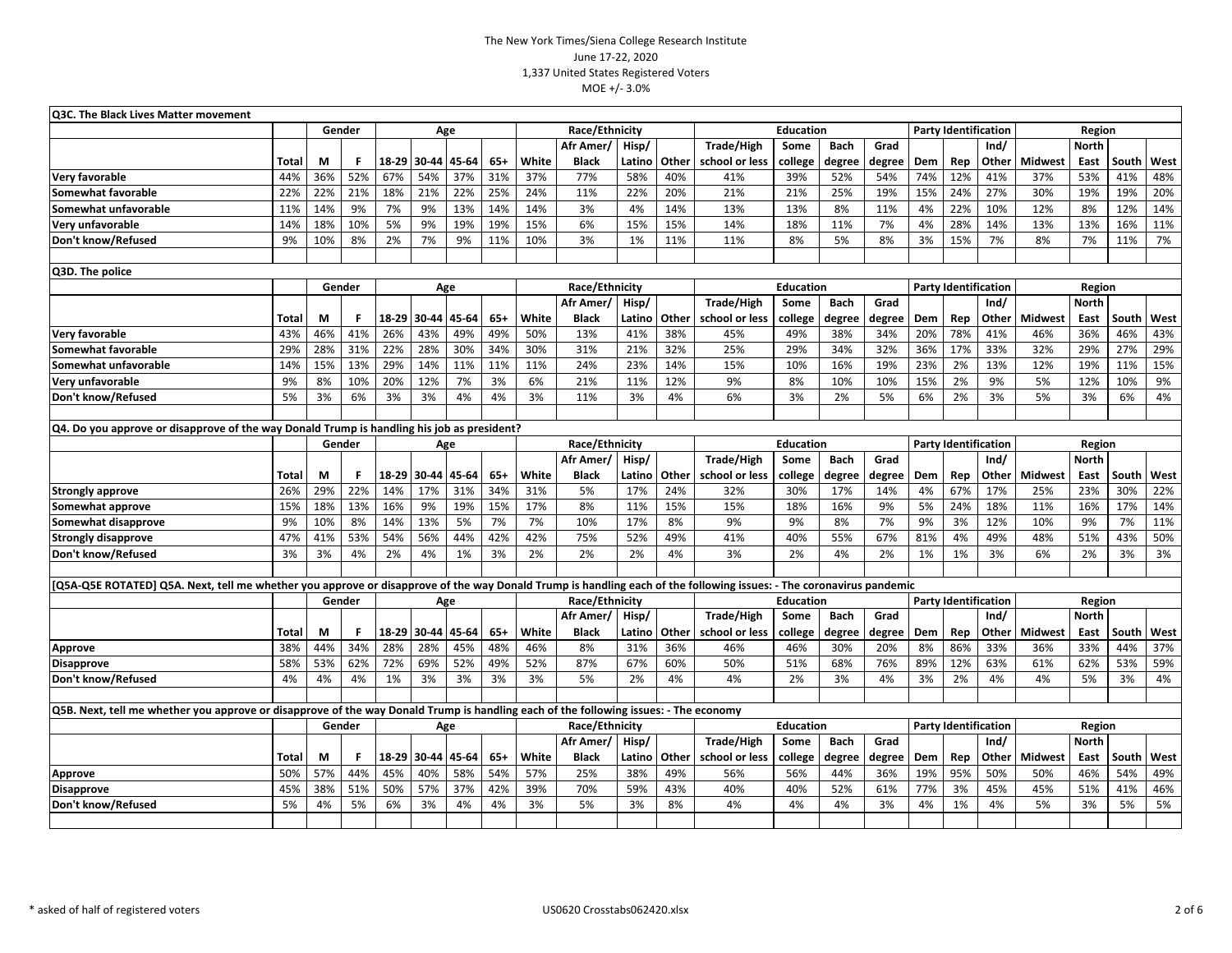| Q5C. Next, tell me whether you approve or disapprove of the way Donald Trump is handling each of the following issues: - Criminal justice                                     |       |        |     |     |                   |       |       |       |                 |                             |       |                  |                  |             |        |     |     |                             |                |              |       |      |
|-------------------------------------------------------------------------------------------------------------------------------------------------------------------------------|-------|--------|-----|-----|-------------------|-------|-------|-------|-----------------|-----------------------------|-------|------------------|------------------|-------------|--------|-----|-----|-----------------------------|----------------|--------------|-------|------|
|                                                                                                                                                                               |       | Gender |     |     |                   | Age   |       |       | Race/Ethnicity  |                             |       |                  | <b>Education</b> |             |        |     |     | <b>Party Identification</b> |                | Region       |       |      |
|                                                                                                                                                                               |       |        |     |     |                   |       |       |       | Afr Amer/ Hisp/ |                             |       | Trade/High       | Some             | <b>Bach</b> | Grad   |     |     | Ind/                        |                | <b>North</b> |       |      |
|                                                                                                                                                                               | Total | М      |     |     | 18-29 30-44       | 45-64 | $65+$ | White | Black           | Latino                      | Other | school or less   | college          | degree      | degree | Dem | Rep | Other                       | <b>Midwest</b> | East         | South | West |
| Approve                                                                                                                                                                       | 39%   | 47%    | 31% | 29% | 32%               | 44%   | 46%   | 46%   | 7%              | 32%                         | 34%   | 42%              | 47%              | 35%         | 23%    | 8%  | 84% | 38%                         | 41%            | 35%          | 41%   | 38%  |
| <b>Disapprove</b>                                                                                                                                                             | 53%   | 45%    | 60% | 67% | 59%               | 49%   | 45%   | 46%   | 85%             | 64%                         | 54%   | 48%              | 46%              | 59%         | 71%    | 86% | 7%  | 55%                         | 52%            | 58%          | 49%   | 53%  |
| Don't know/Refused                                                                                                                                                            | 9%    | 9%     | 8%  | 4%  | 9%                | 7%    | 9%    | 8%    | 8%              | 4%                          | 12%   | 10%              | 7%               | 6%          | 6%     | 6%  | 8%  | 7%                          | 7%             | 7%           | 10%   | 9%   |
|                                                                                                                                                                               |       |        |     |     |                   |       |       |       |                 |                             |       |                  |                  |             |        |     |     |                             |                |              |       |      |
| Q5D. Next, tell me whether you approve or disapprove of the way Donald Trump is handling each of the following issues: - Race relations                                       |       |        |     |     |                   |       |       |       |                 |                             |       |                  |                  |             |        |     |     |                             |                |              |       |      |
|                                                                                                                                                                               |       | Gender |     |     |                   | Age   |       |       | Race/Ethnicity  |                             |       |                  | <b>Education</b> |             |        |     |     | <b>Party Identification</b> |                | Region       |       |      |
|                                                                                                                                                                               |       |        |     |     |                   |       |       |       | Afr Amer/ Hisp/ |                             |       | Trade/High       | Some             | <b>Bach</b> | Grad   |     |     | Ind/                        |                | <b>North</b> |       |      |
|                                                                                                                                                                               | Total | M      | F.  |     | 18-29 30-44       | 45-64 | $65+$ | White | <b>Black</b>    | Latino                      | Other | school or less   | college          | degree      | degree | Dem | Rep | Other                       | <b>Midwest</b> | East         | South | West |
| Approve                                                                                                                                                                       | 33%   | 38%    | 28% | 23% | 24%               | 37%   | 44%   | 40%   | 7%              | 27%                         | 27%   | 41%              | 39%              | 23%         | 16%    | 6%  | 78% | 27%                         | 32%            | 29%          | 37%   | 32%  |
| <b>Disapprove</b>                                                                                                                                                             | 61%   | 56%    | 65% | 73% | 71%               | 58%   | 51%   | 55%   | 91%             | 70%                         | 65%   | 53%              | 54%              | 73%         | 79%    | 91% | 14% | 68%                         | 61%            | 66%          | 57%   | 61%  |
| Don't know/Refused                                                                                                                                                            | 6%    | 6%     | 7%  | 4%  | 5%                | 5%    | 5%    | 6%    | 3%              | 3%                          | 8%    | 6%               | 7%               | 4%          | 4%     | 2%  | 7%  | 6%                          | 7%             | 5%           | 6%    | 7%   |
|                                                                                                                                                                               |       |        |     |     |                   |       |       |       |                 |                             |       |                  |                  |             |        |     |     |                             |                |              |       |      |
| Q5E. Next, tell me whether you approve or disapprove of the way Donald Trump is handling each of the following issues: - The protests after the death of George Floyd         |       |        |     |     |                   |       |       |       |                 |                             |       |                  |                  |             |        |     |     |                             |                |              |       |      |
|                                                                                                                                                                               |       | Gender |     |     |                   | Age   |       |       | Race/Ethnicity  |                             |       | <b>Education</b> |                  |             |        |     |     | <b>Party Identification</b> |                | Region       |       |      |
|                                                                                                                                                                               |       |        |     |     |                   |       |       |       | Afr Amer/       | Hisp/                       |       | Trade/High       | Some             | <b>Bach</b> | Grad   |     |     | Ind/                        |                | <b>North</b> |       |      |
|                                                                                                                                                                               | Total | М      |     |     | 18-29 30-44       | 45-64 | $65+$ | White | <b>Black</b>    | Latino                      | Other | school or less   | college          | degree      | degree | Dem | Rep | Other                       | Midwest        | East         | South | West |
| Approve                                                                                                                                                                       | 29%   | 32%    | 27% | 17% | 22%               | 33%   | 40%   | 35%   | 9%              | 23%                         | 26%   | 37%              | 35%              | 21%         | 13%    | 9%  | 66% | 24%                         | 30%            | 24%          | 33%   | 28%  |
| <b>Disapprove</b>                                                                                                                                                             | 62%   | 59%    | 64% | 79% | 71%               | 57%   | 52%   | 57%   | 85%             | 72%                         | 62%   | 55%              | 57%              | 72%         | 79%    | 88% | 23% | 66%                         | 61%            | 68%          | 56%   | 65%  |
| Don't know/Refused                                                                                                                                                            | 9%    | 9%     | 9%  | 4%  | 6%                | 10%   | 8%    | 8%    | 6%              | 5%                          | 12%   | 8%               | 8%               | 7%          | 9%     | 3%  | 11% | 10%                         | 9%             | 8%           | 11%   | 7%   |
|                                                                                                                                                                               |       |        |     |     |                   |       |       |       |                 |                             |       |                  |                  |             |        |     |     |                             |                |              |       |      |
| Q6. Do you think the United States is on the right track, or is it headed in the wrong direction?                                                                             |       |        |     |     |                   |       |       |       |                 |                             |       |                  |                  |             |        |     |     |                             |                |              |       |      |
|                                                                                                                                                                               |       | Gender |     |     |                   | Age   |       |       | Race/Ethnicity  |                             |       | <b>Education</b> |                  |             |        |     |     | <b>Party Identification</b> | Region         |              |       |      |
|                                                                                                                                                                               |       |        |     |     |                   |       |       |       | Afr Amer/       | Hisp/                       |       | Trade/High       | Some             | <b>Bach</b> | Grad   |     |     | Ind/                        |                | North        |       |      |
|                                                                                                                                                                               | Total | М      | F   |     | 18-29 30-44 45-64 |       | $65+$ | White | <b>Black</b>    | Latino                      | Other | school or less   | college          | degree      | degree | Dem | Rep | Other                       | <b>Midwest</b> | East         | South | West |
| <b>Right track</b>                                                                                                                                                            | 31%   | 36%    | 27% | 39% | 23%               | 31%   | 36%   | 36%   | 18%             | 29%                         | 27%   | 34%              | 38%              | 27%         | 18%    | 16% | 61% | 27%                         | 28%            | 31%          | 34%   | 31%  |
| <b>Wrong direction</b>                                                                                                                                                        | 58%   | 53%    | 62% | 53% | 66%               | 60%   | 54%   | 55%   | 72%             | 68%                         | 53%   | 54%              | 54%              | 64%         | 71%    | 77% | 29% | 62%                         | 59%            | 61%          | 54%   | 59%  |
| Don't know/Refused                                                                                                                                                            | 11%   | 10%    | 11% | 8%  | 11%               | 9%    | 10%   | 9%    | 10%             | 3%                          | 20%   | 11%              | 9%               | 8%          | 11%    | 8%  | 10% | 11%                         | 12%            | 7%           | 12%   | 10%  |
|                                                                                                                                                                               |       |        |     |     |                   |       |       |       |                 |                             |       |                  |                  |             |        |     |     |                             |                |              |       |      |
| Q11. Thinking about the coronavirus pandemic, do you think that the worst of the coronavirus is over, or do you think the worst of the coronavirus pandemic is still to come? |       |        |     |     |                   |       |       |       |                 |                             |       |                  |                  |             |        |     |     |                             |                |              |       |      |
|                                                                                                                                                                               |       | Gender |     |     |                   | Age   |       |       | Race/Ethnicity  |                             |       |                  | <b>Education</b> |             |        |     |     | <b>Party Identification</b> |                | Region       |       |      |
|                                                                                                                                                                               |       |        |     |     |                   |       |       |       | Afr Amer/       | Trade/High<br>Hisp/<br>Some |       |                  |                  | <b>Bach</b> | Grad   |     |     | Ind/                        |                | North        |       |      |
|                                                                                                                                                                               | Total | М      | F   |     | 18-29 30-44       | 45-64 | $65+$ | White | <b>Black</b>    | Latino                      | Other | school or less   | college          | degree      | degree | Dem | Rep | Other                       | Midwest        | East         | South | West |
| Worst is over                                                                                                                                                                 | 34%   | 40%    | 29% | 34% | 29%               | 38%   | 33%   | 40%   | 16%             | 27%                         | 27%   | 34%              | 37%              | 33%         | 28%    | 17% | 60% | 34%                         | 35%            | 38%          | 31%   | 34%  |
| Worst is still to come                                                                                                                                                        | 57%   | 52%    | 63% | 62% | 64%               | 54%   | 55%   | 52%   | 72%             | 72%                         | 63%   | 55%              | 56%              | 61%         | 63%    | 76% | 31% | 58%                         | 57%            | 53%          | 59%   | 60%  |
| Don't know/Refused                                                                                                                                                            | 9%    | 9%     | 8%  | 4%  | 7%                | 7%    | 12%   | 8%    | 12%             | 1%                          | 10%   | 10%              | 6%               | 7%          | 9%     | 7%  | 9%  | 8%                          | 8%             | 9%           | 10%   | 6%   |
|                                                                                                                                                                               |       |        |     |     |                   |       |       |       |                 |                             |       |                  |                  |             |        |     |     |                             |                |              |       |      |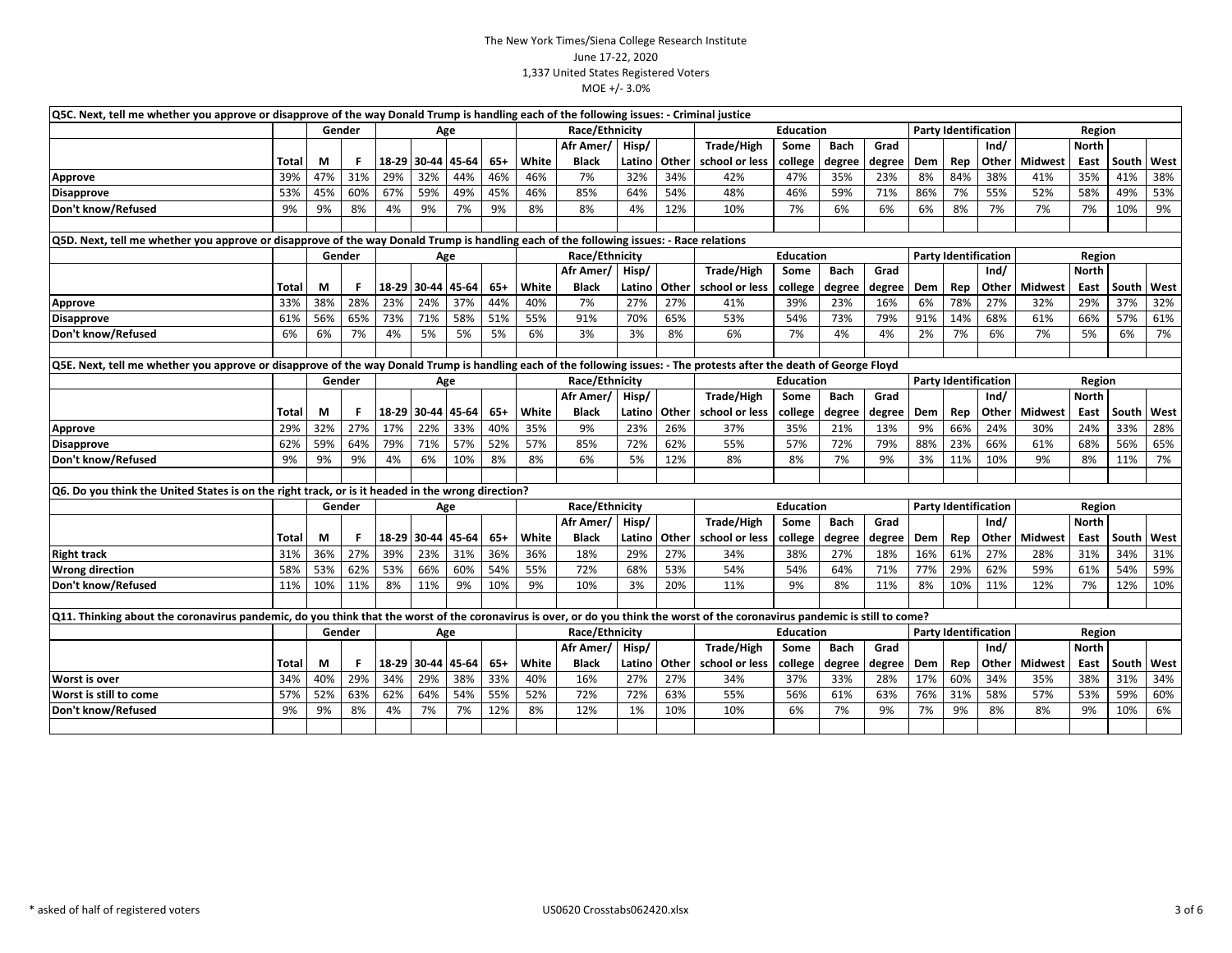| Q12. And what comes closer to your view: [CHOICES ROTATED]                                                                                    | Race/Ethnicity<br><b>Party Identification</b><br>Gender<br><b>Education</b><br>Region<br>Age |     |        |     |             |                   |       |                                                                                                                                                                                                                     |                |        |       |                |                  |             |        |     |     |                             |                      |               |              |      |
|-----------------------------------------------------------------------------------------------------------------------------------------------|----------------------------------------------------------------------------------------------|-----|--------|-----|-------------|-------------------|-------|---------------------------------------------------------------------------------------------------------------------------------------------------------------------------------------------------------------------|----------------|--------|-------|----------------|------------------|-------------|--------|-----|-----|-----------------------------|----------------------|---------------|--------------|------|
|                                                                                                                                               |                                                                                              |     |        |     |             |                   |       |                                                                                                                                                                                                                     |                |        |       |                |                  |             |        |     |     |                             |                      |               |              |      |
|                                                                                                                                               |                                                                                              |     |        |     |             |                   |       |                                                                                                                                                                                                                     | Afr Amer/      | Hisp/  |       | Trade/High     | Some             | <b>Bach</b> | Grad   |     |     | Ind/                        |                      | North         |              |      |
|                                                                                                                                               | <b>Total</b>                                                                                 | М   | F      |     | 18-29 30-44 | 45-64             | $65+$ | White                                                                                                                                                                                                               | <b>Black</b>   | Latino | Other | school or less | college          | degree      | degree | Dem | Rep |                             | <b>Other Midwest</b> | East          | <b>South</b> | West |
| The federal government's priority should                                                                                                      |                                                                                              |     |        |     |             |                   |       |                                                                                                                                                                                                                     |                |        |       |                |                  |             |        |     |     |                             |                      |               |              |      |
| be to contain the spread of the                                                                                                               | 55%                                                                                          | 52% | 58%    | 68% | 58%         | 53%               | 50%   | 52%                                                                                                                                                                                                                 | 73%            | 63%    | 52%   | 52%            | 52%              | 56%         | 71%    | 80% | 27% | 57%                         | 57%                  | 58%           | 53%          | 56%  |
| coronavirus, even if it hurts the economy                                                                                                     |                                                                                              |     |        |     |             |                   |       |                                                                                                                                                                                                                     |                |        |       |                |                  |             |        |     |     |                             |                      |               |              |      |
| The federal government's priority should                                                                                                      |                                                                                              |     |        |     |             |                   |       |                                                                                                                                                                                                                     |                |        |       |                |                  |             |        |     |     |                             |                      |               |              |      |
| be to restart the economy, even if it                                                                                                         | 34%                                                                                          | 39% | 30%    | 27% | 31%         | 40%               | 35%   | 38%                                                                                                                                                                                                                 | 17%            | 31%    | 33%   | 35%            | 38%              | 35%         | 22%    | 13% | 61% | 35%                         | 32%                  | 32%           | 36%          | 34%  |
| increases the risk to public health                                                                                                           |                                                                                              |     |        |     |             |                   |       |                                                                                                                                                                                                                     |                |        |       |                |                  |             |        |     |     |                             |                      |               |              |      |
| Don't know/Refused                                                                                                                            | 11%                                                                                          | 9%  | 12%    | 4%  | 11%         | 8%                | 14%   | 10%                                                                                                                                                                                                                 | 10%            | 5%     | 15%   | 13%            | 10%              | 8%          | 7%     | 7%  | 12% | 7%                          | 11%                  | 10%           | 11%          | 10%  |
|                                                                                                                                               |                                                                                              |     |        |     |             |                   |       |                                                                                                                                                                                                                     |                |        |       |                |                  |             |        |     |     |                             |                      |               |              |      |
| Q13. Recently, police officers in Minnesota were charged with killing an African American named George Floyd. Do you think: [CHOICES ROTATED] |                                                                                              |     |        |     |             |                   |       |                                                                                                                                                                                                                     |                |        |       |                |                  |             |        |     |     |                             |                      |               |              |      |
|                                                                                                                                               |                                                                                              |     | Gender |     |             | Age               |       |                                                                                                                                                                                                                     | Race/Ethnicity |        |       |                | <b>Education</b> |             |        |     |     | <b>Party Identification</b> |                      | Region        |              |      |
|                                                                                                                                               |                                                                                              |     |        |     |             |                   |       |                                                                                                                                                                                                                     | Afr Amer/      | Hisp/  |       | Trade/High     | Some             | <b>Bach</b> | Grad   |     |     | Ind/                        |                      | <b>North</b>  |              |      |
|                                                                                                                                               | Total                                                                                        | М   | F      |     | 18-29 30-44 | 45-64             | $65+$ | White                                                                                                                                                                                                               | <b>Black</b>   | Latino | Other | school or less | college          | degree      | degree | Dem | Rep | Other                       | <b>Midwest</b>       | East          | South        | West |
| George Floyd's death was an isolated<br>incident                                                                                              | 30%                                                                                          | 36% | 24%    | 16% | 21%         | 37%               | 39%   | 36%                                                                                                                                                                                                                 | 8%             | 20%    | 27%   | 33%            | 35%              | 24%         | 20%    | 12% | 61% | 27%                         | 32%                  | 26%           | 31%          | 29%  |
| George Floyds' death is part of a broader                                                                                                     |                                                                                              |     |        |     |             |                   |       |                                                                                                                                                                                                                     |                |        |       |                |                  |             |        |     |     |                             |                      |               |              |      |
| pattern of excessive police violence                                                                                                          | 59%                                                                                          | 52% | 65%    | 80% | 68%         | 53%               | 48%   | 52%                                                                                                                                                                                                                 | 87%            | 74%    | 56%   | 53%            | 52%              | 70%         | 72%    | 85% | 24% | 61%                         | 53%                  | 65%           | 56%          | 62%  |
| toward African Americans                                                                                                                      |                                                                                              |     |        |     |             |                   |       |                                                                                                                                                                                                                     |                |        |       |                |                  |             |        |     |     |                             |                      |               |              |      |
| Don't know/Refused                                                                                                                            | 12%                                                                                          | 12% | 12%    | 4%  | 10%         | 10%               | 14%   | 11%                                                                                                                                                                                                                 | 6%             | 6%     | 18%   | 14%            | 13%              | 6%          | 7%     | 3%  | 15% | 11%                         | 15%                  | 8%            | 13%          | 9%   |
|                                                                                                                                               |                                                                                              |     |        |     |             |                   |       |                                                                                                                                                                                                                     |                |        |       |                |                  |             |        |     |     |                             |                      |               |              |      |
| Q15. There have been demonstrations across the country after George FloydÂ's death. Which of the following is closer to your opinion:         |                                                                                              |     |        |     |             |                   |       |                                                                                                                                                                                                                     |                |        |       |                |                  |             |        |     |     |                             |                      |               |              |      |
|                                                                                                                                               |                                                                                              |     | Gender |     |             | Age               |       |                                                                                                                                                                                                                     | Race/Ethnicity |        |       |                | <b>Education</b> |             |        |     |     | <b>Party Identification</b> |                      | Region        |              |      |
|                                                                                                                                               |                                                                                              |     |        |     |             |                   |       |                                                                                                                                                                                                                     | Afr Amer/      | Hisp/  |       | Trade/High     | Some             | <b>Bach</b> | Grad   |     |     | Ind/                        |                      | <b>North</b>  |              |      |
|                                                                                                                                               | <b>Total</b>                                                                                 | М   | F      |     |             | 18-29 30-44 45-64 | $65+$ | White                                                                                                                                                                                                               | <b>Black</b>   | Latino | Other | school or less | college          | degree      | degree | Dem | Rep |                             | <b>Other Midwest</b> | East          | South        | West |
| I support the demonstrations because                                                                                                          |                                                                                              |     |        |     |             |                   |       |                                                                                                                                                                                                                     |                |        |       |                |                  |             |        |     |     |                             |                      |               |              |      |
| they're mainly peaceful protests with an                                                                                                      | 57%                                                                                          | 53% | 60%    | 74% | 69%         | 49%               | 48%   | 51%                                                                                                                                                                                                                 | 87%            | 67%    | 56%   | 52%            | 49%              | 68%         | 73%    | 82% | 25% | 57%                         | 54%                  | 65%           | 51%          | 61%  |
| important message                                                                                                                             |                                                                                              |     |        |     |             |                   |       |                                                                                                                                                                                                                     |                |        |       |                |                  |             |        |     |     |                             |                      |               |              |      |
| oppose the demonstrations because too                                                                                                         |                                                                                              |     |        |     |             |                   |       |                                                                                                                                                                                                                     |                |        |       |                |                  |             |        |     |     |                             |                      |               |              |      |
| many have turned to violent rioting                                                                                                           | 38%                                                                                          | 41% | 35%    | 22% | 23%         | 47%               | 48%   | 44%                                                                                                                                                                                                                 | 11%            | 31%    | 35%   | 43%            | 46%              | 28%         | 22%    | 15% | 68% | 38%                         | 40%                  | 31%           | 42%          | 34%  |
| Don't know/Refused                                                                                                                            | 6%                                                                                           | 7%  | 5%     | 4%  | 8%          | 4%                | 4%    | 5%                                                                                                                                                                                                                  | 2%             | 3%     | 9%    | 5%             | 5%               | 4%          | 4%     | 3%  | 7%  | 5%                          | 6%                   | 4%            | 6%           | 5%   |
|                                                                                                                                               |                                                                                              |     |        |     |             |                   |       |                                                                                                                                                                                                                     |                |        |       |                |                  |             |        |     |     |                             |                      |               |              |      |
|                                                                                                                                               |                                                                                              |     |        |     |             |                   |       | Q16. Tell me whether you strongly agree, somewhat agree, somewhat disagree or strongly disagree with the following statement: Today, discrimination against whites has become as big of a problem as discrimination |                |        |       |                |                  |             |        |     |     |                             |                      |               |              |      |
| against Blacks or other minorities                                                                                                            |                                                                                              |     |        |     |             |                   |       |                                                                                                                                                                                                                     |                |        |       |                |                  |             |        |     |     |                             |                      |               |              |      |
|                                                                                                                                               |                                                                                              |     | Gender |     |             | Age               |       |                                                                                                                                                                                                                     | Race/Ethnicity |        |       |                | <b>Education</b> |             |        |     |     | <b>Party Identification</b> |                      | <b>Region</b> |              |      |
|                                                                                                                                               |                                                                                              |     |        |     |             |                   |       |                                                                                                                                                                                                                     | Afr Amer/      | Hisp/  |       | Trade/High     | Some             | <b>Bach</b> | Grad   |     |     | Ind/                        |                      | <b>North</b>  |              |      |
|                                                                                                                                               | Total                                                                                        | М   | F      |     | 18-29 30-44 | 45-64             | $65+$ | White                                                                                                                                                                                                               | <b>Black</b>   | Latino | Other | school or less | college          | degree      | degree | Dem | Rep | Other                       | Midwest              | East          | South        | West |
| Strongly agree                                                                                                                                | 20%                                                                                          | 22% | 18%    | 12% | 14%         | 23%               | 24%   | 19%                                                                                                                                                                                                                 | 16%            | 21%    | 22%   | 27%            | 23%              | 10%         | 11%    | 10% | 34% | 17%                         | 19%                  | 13%           | 25%          | 17%  |
| Somewhat agree                                                                                                                                | 19%                                                                                          | 23% | 15%    | 17% | 11%         | 22%               | 23%   | 22%                                                                                                                                                                                                                 | 4%             | 21%    | 13%   | 21%            | 22%              | 16%         | 12%    | 8%  | 26% | 22%                         | 18%                  | 22%           | 17%          | 19%  |
| Somewhat disagree                                                                                                                             | 17%                                                                                          | 15% | 18%    | 20% | 14%         | 16%               | 20%   | 18%                                                                                                                                                                                                                 | 12%            | 11%    | 23%   | 15%            | 18%              | 16%         | 20%    | 14% | 21% | 17%                         | 21%                  | 11%           | 16%          | 20%  |
| <b>Strongly disagree</b>                                                                                                                      | 40%                                                                                          | 36% | 44%    | 51% | 57%         | 36%               | 27%   | 36%                                                                                                                                                                                                                 | 63%            | 47%    | 36%   | 32%            | 34%              | 55%         | 55%    | 65% | 12% | 41%                         | 37%                  | 51%           | 37%          | 40%  |
| Don't know/Refused                                                                                                                            | 5%                                                                                           | 4%  | 5%     | 1%  | 4%          | 3%                | 6%    | 4%                                                                                                                                                                                                                  | 5%             | 1%     | 6%    | 5%             | 4%               | 3%          | 3%     | 2%  | 6%  | 3%                          | 5%                   | 3%            | 6%           | 4%   |
|                                                                                                                                               |                                                                                              |     |        |     |             |                   |       |                                                                                                                                                                                                                     |                |        |       |                |                  |             |        |     |     |                             |                      |               |              |      |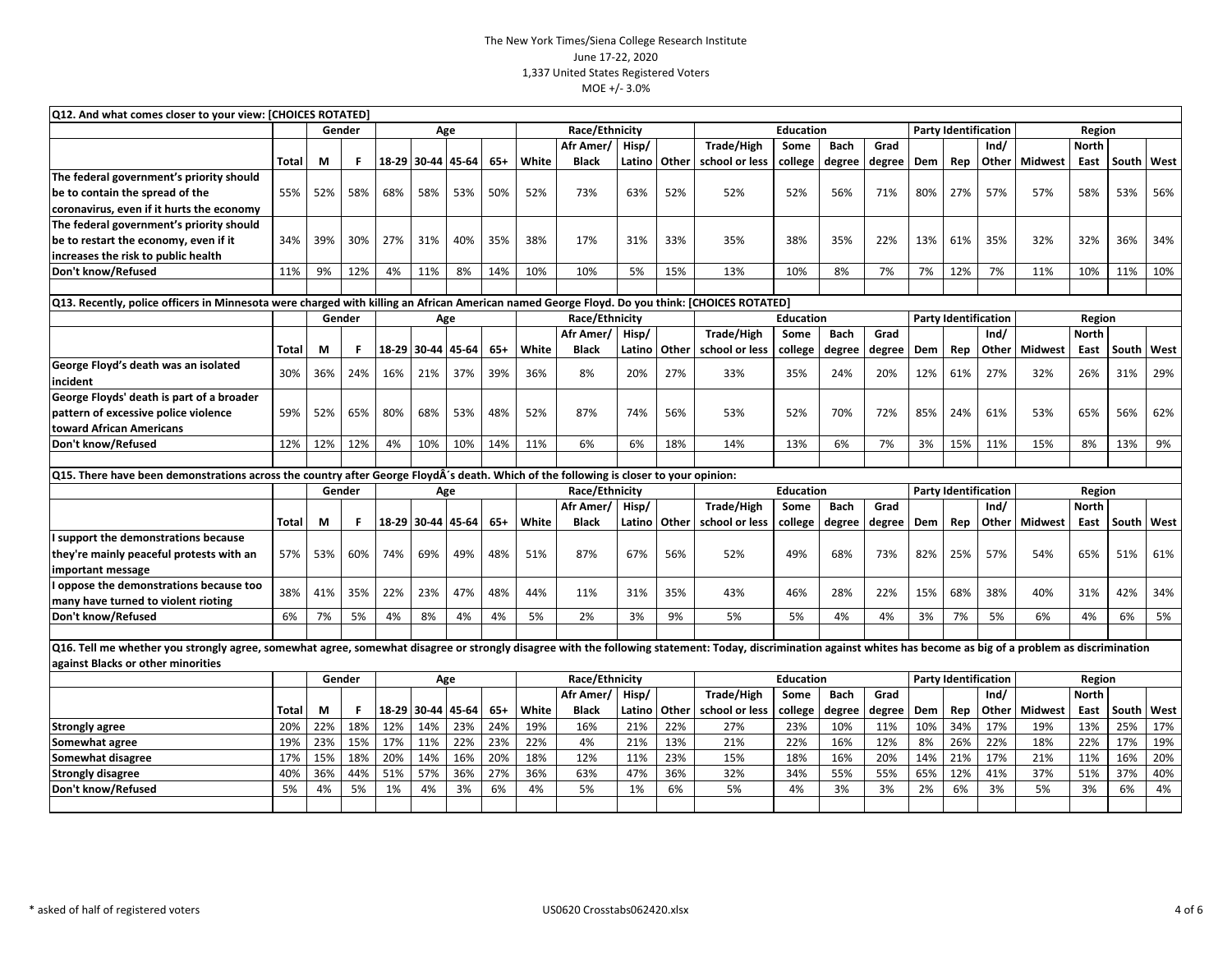| $ Q17 $ . In general, do you think that the police are more likely to use deadly force against a black person, more likely to use deadly force against a white person, or do you think race does not affect police use of dead |              |     |        |     |                   |                   |     |       |                |        |              |                                 |                  |             |                             |     |              |                             |                 |              |       |              |
|--------------------------------------------------------------------------------------------------------------------------------------------------------------------------------------------------------------------------------|--------------|-----|--------|-----|-------------------|-------------------|-----|-------|----------------|--------|--------------|---------------------------------|------------------|-------------|-----------------------------|-----|--------------|-----------------------------|-----------------|--------------|-------|--------------|
|                                                                                                                                                                                                                                |              |     | Gender |     |                   | Age               |     |       | Race/Ethnicity |        |              |                                 | <b>Education</b> |             |                             |     |              | <b>Party Identification</b> |                 | Region       |       |              |
|                                                                                                                                                                                                                                |              |     |        |     |                   |                   |     |       | Afr Amer/      | Hisp/  |              | Trade/High                      | Some             | <b>Bach</b> | Grad                        |     |              | Ind/                        |                 | <b>North</b> |       |              |
|                                                                                                                                                                                                                                | Total        | M   |        |     | 18-29 30-44 45-64 |                   | 65+ | White | <b>Black</b>   | Latino | <b>Other</b> | school or less                  | college          | degree      | degree                      | Dem | Rep          | Other                       | <b>Midwest</b>  | East         |       | South   West |
| More likely to use deadly force against a                                                                                                                                                                                      | 54%          | 48% | 58%    | 71% | 61%               | 49%               | 45% | 48%   | 87%            | 63%    | 46%          | 48%                             | 47%              | 65%         | 70%                         | 82% | 16%          | 57%                         | 49%             | 64%          | 49%   | 55%          |
| black person                                                                                                                                                                                                                   |              |     |        |     |                   |                   |     |       |                |        |              |                                 |                  |             |                             |     |              |                             |                 |              |       |              |
| More likely to use deadly force against a                                                                                                                                                                                      | 2%           | 3%  | 1%     | 2%  | 1%                | 3%                | 2%  | 2%    | 3%             | 1%     | 1%           | 2%                              | 1%               | 2%          | 3%                          | 1%  | 3%           | 2%                          | 2%              | 1%           | 3%    | 1%           |
| white person                                                                                                                                                                                                                   |              |     |        |     |                   |                   |     |       |                |        |              |                                 |                  |             |                             |     |              |                             |                 |              |       |              |
| Race does not affect police use of deadly                                                                                                                                                                                      | 37%          | 42% | 33%    | 24% | 30%               | 43%               | 43% | 43%   | 7%             | 33%    | 38%          | 42%                             | 46%              | 27%         | 22%                         | 13% | 73%          | 33%                         | 39%             | 32%          | 38%   | 38%          |
| force                                                                                                                                                                                                                          |              |     |        |     |                   |                   |     |       |                |        |              |                                 |                  |             |                             |     |              |                             |                 |              |       |              |
| Don't know/Refused                                                                                                                                                                                                             | 7%           | 7%  | 8%     | 4%  | 7%                | 5%                | 9%  | 6%    | 2%             | 3%     | 16%          | 8%                              | 6%               | 5%          | 5%                          | 3%  | 8%           | 8%                          | 9%              | 3%           | 10%   | 6%           |
|                                                                                                                                                                                                                                |              |     |        |     |                   |                   |     |       |                |        |              |                                 |                  |             |                             |     |              |                             |                 |              |       |              |
| Q18. In general, do you think the criminal justice system in the United States is biased against African Americans, or do you think the criminal justice system treats people equally regardless of race?                      |              |     |        |     |                   |                   |     |       |                |        |              |                                 |                  |             |                             |     |              |                             |                 |              |       |              |
|                                                                                                                                                                                                                                |              |     | Gender |     |                   | Age               |     |       | Race/Ethnicity |        |              |                                 |                  |             | <b>Party Identification</b> |     | Region       |                             |                 |              |       |              |
|                                                                                                                                                                                                                                |              |     |        |     |                   |                   |     |       | Afr Amer/      | Hisp/  |              | Trade/High                      |                  |             | Ind/                        |     | <b>North</b> |                             |                 |              |       |              |
|                                                                                                                                                                                                                                | <b>Total</b> | М   | F      |     |                   | 18-29 30-44 45-64 | 65+ | White | <b>Black</b>   |        |              | Latino   Other   school or less | college          | degree      | degree   Dem                |     | Rep          |                             | Other   Midwest | East         |       | South   West |
| Criminal justice system is biased against                                                                                                                                                                                      | 56%          | 51% | 60%    | 73% | 68%               | 50%               | 44% | 49%   | 89%            | 67%    | 56%          | 49%                             | 52%              | 65%         | 71%                         | 83% | 19%          | 60%                         | 52%             | 62%          | 52%   | 60%          |
| African Americans                                                                                                                                                                                                              |              |     |        |     |                   |                   |     |       |                |        |              |                                 |                  |             |                             |     |              |                             |                 |              |       |              |
| Criminal justice system treats people                                                                                                                                                                                          | 36%          | 41% | 31%    | 22% | 26%               | 41%               | 47% | 43%   | 6%             | 28%    | 34%          | 41%                             | 42%              | 29%         | 22%                         | 13% | 71%          | 31%                         | 41%             | 30%          | 38%   | 32%          |
| equally regardless of race                                                                                                                                                                                                     |              |     |        |     |                   |                   |     |       |                |        |              |                                 |                  |             |                             |     |              |                             |                 |              |       |              |
| Don't know/Refused                                                                                                                                                                                                             | 9%           | 8%  | 9%     | 4%  | 6%                | 9%                | 10% | 8%    | 5%             | 6%     | 10%          | 10%                             | 7%               | 6%          | 8%                          | 4%  | 10%          | 10%                         | 7%              | 8%           | 11%   | 7%           |
|                                                                                                                                                                                                                                |              |     |        |     |                   |                   |     |       |                |        |              |                                 |                  |             |                             |     |              |                             |                 |              |       |              |
| *Q20. And a year from now, do you expect that economic conditions in the country will be better or worse than they are today?                                                                                                  |              |     |        |     |                   |                   |     |       |                |        |              |                                 |                  |             |                             |     |              |                             |                 |              |       |              |
|                                                                                                                                                                                                                                |              |     | Gender |     |                   | Age               |     |       | Race/Ethnicity |        |              |                                 | <b>Education</b> |             |                             |     |              | <b>Party Identification</b> |                 | Region       |       |              |
|                                                                                                                                                                                                                                |              |     |        |     |                   |                   |     |       | Afr Amer/      | Hisp/  |              | Trade/High                      | Some             | <b>Bach</b> | Grad                        |     |              | Ind/                        |                 | <b>North</b> |       |              |
|                                                                                                                                                                                                                                | Total        | M   |        |     |                   | 18-29 30-44 45-64 | 65+ | White | <b>Black</b>   | Latino | <b>Other</b> | school or less                  | college          | degree      | degree                      | Dem | Rep          | Other                       | <b>Midwest</b>  | East         | South | West         |
| <b>Much better</b>                                                                                                                                                                                                             | 20%          | 23% | 17%    | 12% | 15%               | 22%               | 29% | 22%   | 14%            | 19%    | 19%          | 20%                             | 22%              | 18%         | 17%                         | 8%  | 39%          | 19%                         | 25%             | 15%          | 19%   | 19%          |
| <b>Better</b>                                                                                                                                                                                                                  | 51%          | 52% | 50%    | 59% | 47%               | 51%               | 54% | 54%   | 47%            | 52%    | 41%          | 44%                             | 55%              | 58%         | 51%                         | 54% | 46%          | 56%                         | 45%             | 58%          | 49%   | 53%          |
| Worse                                                                                                                                                                                                                          | 15%          | 11% | 19%    | 19% | 22%               | 16%               | 6%  | 13%   | 22%            | 22%    | 19%          | 19%                             | 10%              | 15%         | 22%                         | 23% | 8%           | 12%                         | 15%             | 16%          | 16%   | 14%          |
| Much worse                                                                                                                                                                                                                     | 5%           | 6%  | 5%     | 8%  | 8%                | 5%                | 2%  | 4%    | 6%             | 4%     | 11%          | 9%                              | 3%               | 4%          | 5%                          | 6%  | 1%           | 7%                          | 5%              | 1%           | 6%    | 8%           |
| Don't know/Refused                                                                                                                                                                                                             | 9%           | 8%  | 10%    | 3%  | 8%                | 6%                | 9%  | 7%    | 11%            | 3%     | 10%          | 7%                              | 9%               | 5%          | 5%                          | 9%  | 6%           | 6%                          | 9%              | 10%          | 10%   | 5%           |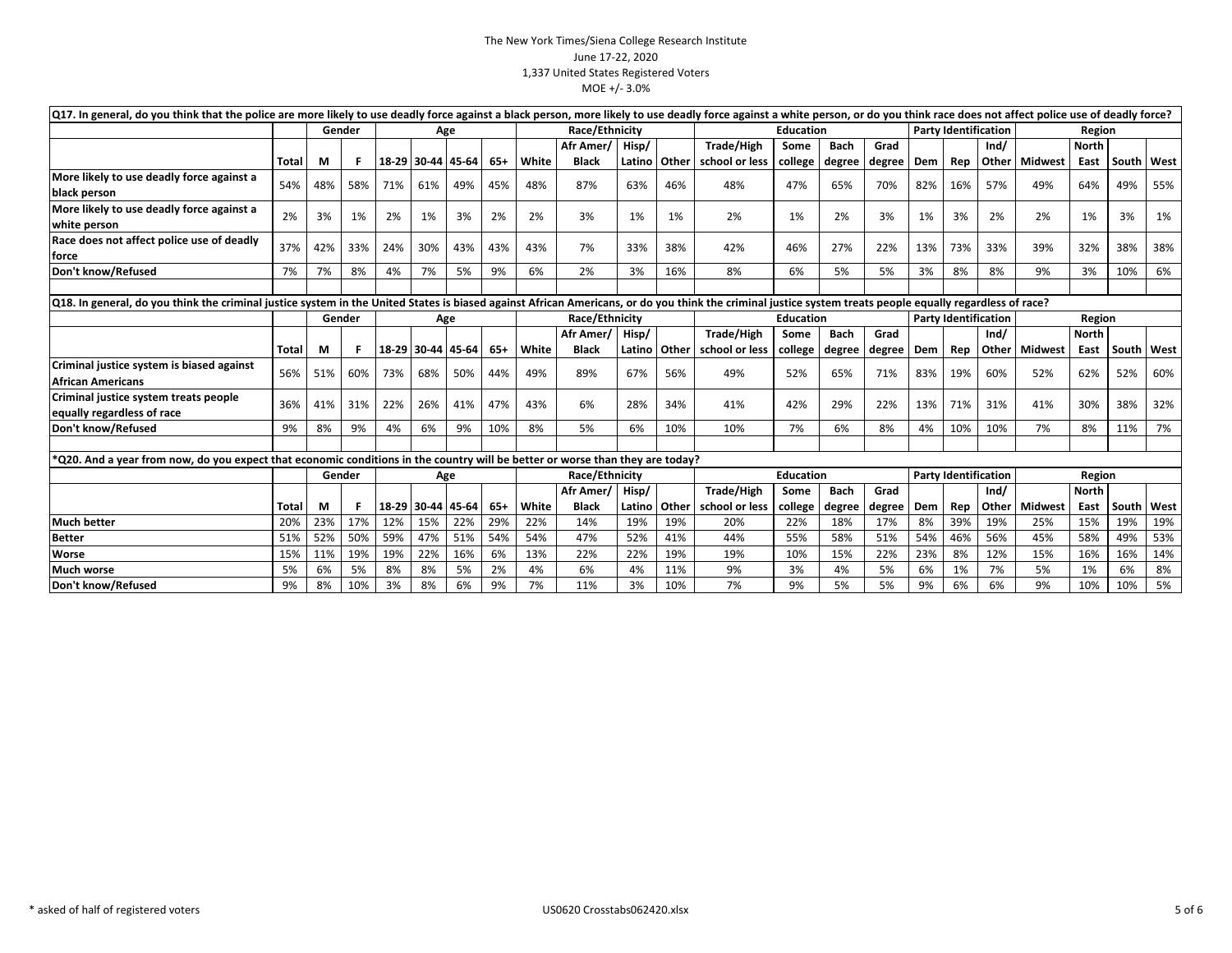| I'm going to read a few names of people or groups in public life and I'd like you to tell me whether you have a very favorable, somewhat favorable, somewhat unfavorable, or very unfavorable impression of each. [Q3A] |              |        |        |     |                   |     |       |                |                   |        |       |                   |                  |             |        |     |     |                             |                        |              |       |      |
|-------------------------------------------------------------------------------------------------------------------------------------------------------------------------------------------------------------------------|--------------|--------|--------|-----|-------------------|-----|-------|----------------|-------------------|--------|-------|-------------------|------------------|-------------|--------|-----|-----|-----------------------------|------------------------|--------------|-------|------|
| <b>Q3J ROTATED1</b>                                                                                                                                                                                                     |              |        |        |     |                   |     |       |                |                   |        |       |                   |                  |             |        |     |     |                             |                        |              |       |      |
| <b>O3C. The Black Lives Matter movement</b>                                                                                                                                                                             |              |        |        |     |                   |     |       |                |                   |        |       |                   |                  |             |        |     |     |                             |                        |              |       |      |
|                                                                                                                                                                                                                         |              | Gender |        |     | Age               |     |       |                | Race/Ethnicity    |        |       |                   | <b>Education</b> |             |        |     |     | <b>Party Identification</b> |                        | Region       |       |      |
|                                                                                                                                                                                                                         |              |        |        |     |                   |     |       |                | Afr Amer/ Hisp/   |        |       | <b>Trade/High</b> | Some             | <b>Bach</b> | Grad   |     |     | Ind/                        |                        | <b>North</b> |       |      |
|                                                                                                                                                                                                                         | Total        | М      | F      |     | 18-29 30-44 45-64 |     | $65+$ | White          | <b>Black</b>      | Latino | Other | school or less    | college          | degree      | degree | Dem | Rep |                             | <b>Other Midwest</b>   | East         | South | West |
| Very favorable                                                                                                                                                                                                          | 44%          | 36%    | 52%    | 67% | 54%               | 37% | 31%   | 37%            | 77%               | 58%    | 40%   | 41%               | 39%              | 52%         | 54%    | 74% | 12% | 41%                         | 37%                    | 53%          | 41%   | 48%  |
| Somewhat favorable                                                                                                                                                                                                      | 22%          | 22%    | 21%    | 18% | 21%               | 22% | 25%   | 24%            | 11%               | 22%    | 20%   | 21%               | 21%              | 25%         | 19%    | 15% | 24% | 27%                         | 30%                    | 19%          | 19%   | 20%  |
| Somewhat unfavorable                                                                                                                                                                                                    | 11%          | 14%    | 9%     | 7%  | 9%                | 13% | 14%   | 14%            | 3%                | 4%     | 14%   | 13%               | 13%              | 8%          | 11%    | 4%  | 22% | 10%                         | 12%                    | 8%           | 12%   | 14%  |
| Very unfavorable                                                                                                                                                                                                        | 14%          | 18%    | 10%    | 5%  | 9%                | 19% | 19%   | 15%            | 6%                | 15%    | 15%   | 14%               | 18%              | 11%         | 7%     | 4%  | 28% | 14%                         | 13%                    | 13%          | 16%   | 11%  |
| Don't know/Refused                                                                                                                                                                                                      | 9%           | 10%    | 8%     | 2%  | 7%                | 9%  | 11%   | 10%            | 3%                | 1%     | 11%   | 11%               | 8%               | 5%          | 8%     | 3%  | 15% | 7%                          | 8%                     | 7%           | 11%   | 7%   |
|                                                                                                                                                                                                                         |              |        |        |     |                   |     |       |                |                   |        |       |                   |                  |             |        |     |     |                             |                        |              |       |      |
| Q5E. Next, tell me whether you approve or disapprove of the way Donald Trump is handling each of the following issues: - The protests after the death of George Floyd                                                   |              |        |        |     |                   |     |       |                |                   |        |       |                   |                  |             |        |     |     |                             |                        |              |       |      |
|                                                                                                                                                                                                                         |              |        | Gender |     | Age               |     |       | Race/Ethnicity |                   |        |       | <b>Education</b>  |                  |             |        |     |     | <b>Party Identification</b> |                        | Region       |       |      |
|                                                                                                                                                                                                                         |              |        |        |     |                   |     |       |                | Afr Amer/ Hisp/   |        |       | <b>Trade/High</b> | Some             | <b>Bach</b> | Grad   |     |     | Ind/                        |                        | <b>North</b> |       |      |
|                                                                                                                                                                                                                         | <b>Total</b> | М      | F      |     | 18-29 30-44 45-64 |     | $65+$ | White          | <b>Black</b>      | Latino | Other | school or less    | college          | degree      | degree | Dem | Rep |                             | <b>Other Midwest</b>   | East         | South | West |
| Approve                                                                                                                                                                                                                 | 29%          | 32%    | 27%    | 17% | 22%               | 33% | 40%   | 35%            | 9%                | 23%    | 26%   | 37%               | 35%              | 21%         | 13%    | 9%  | 66% | 24%                         | 30%                    | 24%          | 33%   | 28%  |
| <b>Disapprove</b>                                                                                                                                                                                                       | 62%          | 59%    | 64%    | 79% | 71%               | 57% | 52%   | 57%            | 85%               | 72%    | 62%   | 55%               | 57%              | 72%         | 79%    | 88% | 23% | 66%                         | 61%                    | 68%          | 56%   | 65%  |
| Don't know/Refused                                                                                                                                                                                                      | 9%           | 9%     | 9%     | 4%  | 6%                | 10% | 8%    | 8%             | 6%                | 5%     | 12%   | 8%                | 8%               | 7%          | 9%     | 3%  | 11% | 10%                         | 9%                     | 8%           | 11%   | 7%   |
|                                                                                                                                                                                                                         |              |        |        |     |                   |     |       |                |                   |        |       |                   |                  |             |        |     |     |                             |                        |              |       |      |
| Q13. Recently, police officers in Minnesota were charged with killing an African American named George Floyd. Do you think: [CHOICES ROTATED]                                                                           |              |        |        |     |                   |     |       |                |                   |        |       |                   |                  |             |        |     |     |                             |                        |              |       |      |
|                                                                                                                                                                                                                         |              | Gender |        |     | Age               |     |       |                | Race/Ethnicity    |        |       |                   | <b>Education</b> |             |        |     |     | <b>Party Identification</b> |                        | Region       |       |      |
|                                                                                                                                                                                                                         |              |        |        |     |                   |     |       |                | Afr Amer/   Hisp/ |        |       | <b>Trade/High</b> | Some             | <b>Bach</b> | Grad   |     |     | Ind/                        |                        | <b>North</b> |       |      |
|                                                                                                                                                                                                                         | Total        | М      | F      |     | 18-29 30-44 45-64 |     | $65+$ | White          | <b>Black</b>      | Latino | Other | school or less    | college          | degree      | degree | Dem | Rep |                             | <b>Other   Midwest</b> | East         | South | West |
| George Floyd's death was an isolated                                                                                                                                                                                    |              |        |        |     |                   |     |       |                |                   |        |       |                   |                  |             |        |     |     |                             |                        |              |       |      |
| incident                                                                                                                                                                                                                | 30%          | 36%    | 24%    | 16% | 21%               | 37% | 39%   | 36%            | 8%                | 20%    | 27%   | 33%               | 35%              | 24%         | 20%    | 12% | 61% | 27%                         | 32%                    | 26%          | 31%   | 29%  |
| George Floyds' death is part of a broader                                                                                                                                                                               |              |        |        |     |                   |     |       |                |                   |        |       |                   |                  |             |        |     |     |                             |                        |              |       |      |
| pattern of excessive police violence                                                                                                                                                                                    | 59%          | 52%    | 65%    | 80% | 68%               | 53% | 48%   | 52%            | 87%               | 74%    | 56%   | 53%               | 52%              | 70%         | 72%    | 85% | 24% | 61%                         | 53%                    | 65%          | 56%   | 62%  |
| toward African Americans                                                                                                                                                                                                |              |        |        |     |                   |     |       |                |                   |        |       |                   |                  |             |        |     |     |                             |                        |              |       |      |
| Don't know/Refused                                                                                                                                                                                                      | 12%          | 12%    | 12%    | 4%  | 10%               | 10% | 14%   | 11%            | 6%                | 6%     | 18%   | 14%               | 13%              | 6%          | 7%     | 3%  | 15% | 11%                         | 15%                    | 8%           | 13%   | 9%   |